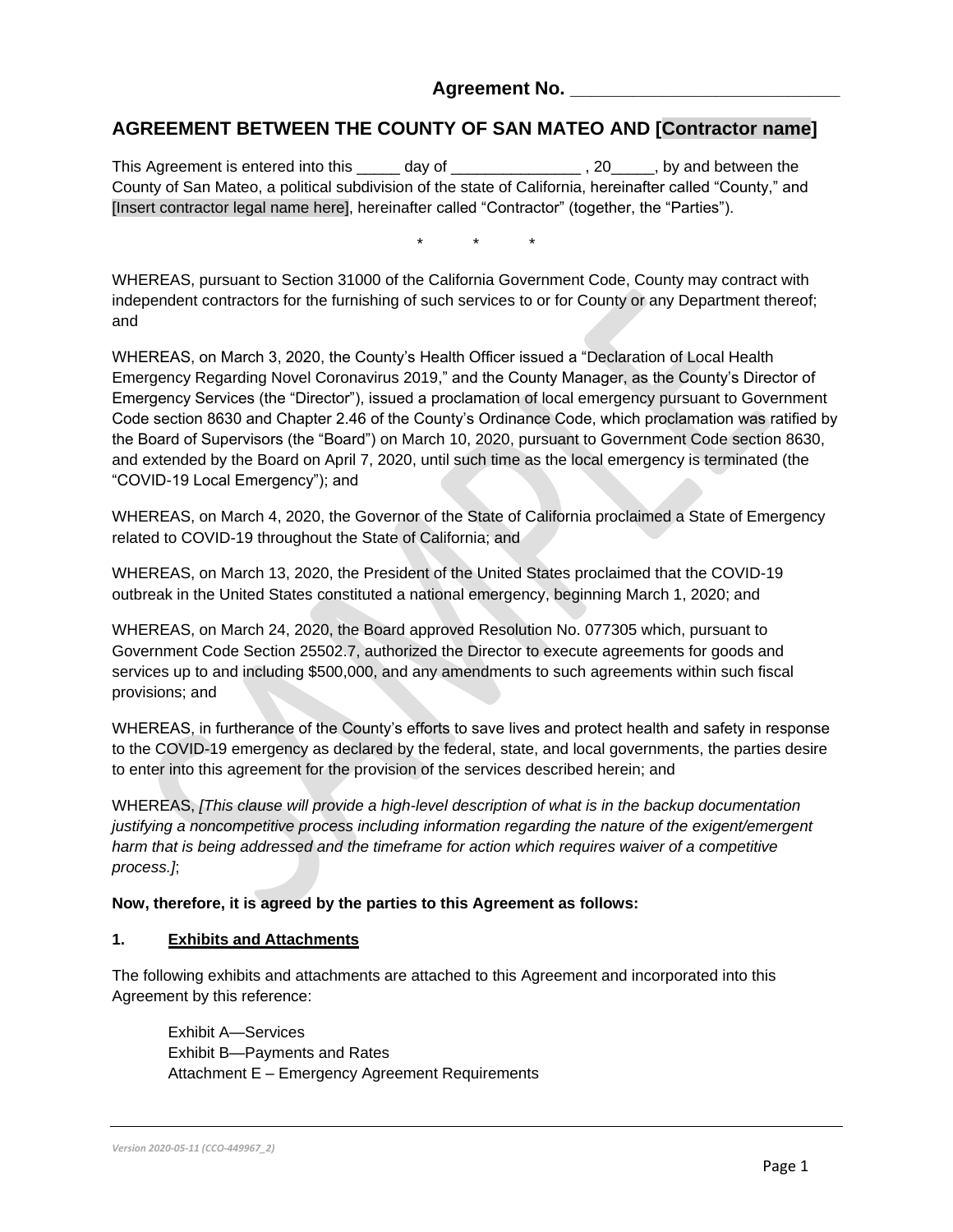Attachment H—HIPAA Business Associate Requirements Attachment I—§ 504 Compliance Attachment IP – Intellectual Property *(***Services to be performed by Contractor**

In consideration of the payments set forth in this Agreement and in Exhibit B, Contractor shall perform services for County in accordance with the terms, conditions, and specifications set forth in this Agreement and in Exhibit A.

## **2. Payments**

In consideration of the services provided by Contractor in accordance with all terms, conditions, and specifications set forth in this Agreement and in Exhibit A, County shall make payment to Contractor based on the rates and in the manner specified in Exhibit B. County reserves the right to withhold payment if County determines that the quantity or quality of the work performed is unacceptable. In no event shall County's total fiscal obligation under this Agreement exceed [write out amount] (\$Amount). In the event that the County makes any advance payments, Contractor agrees to refund any amounts in excess of the amount owed by the County at the time of contract termination or expiration. Contractor is not entitled to payment for work not performed as required by this agreement.

## **3. Term**

Subject to compliance with all terms and conditions, the term of this Agreement shall be from [Month and day] , 20[last 2 digits of start year], through [Month and day] , 20[last 2 digits of end year].

## **4. Termination**

See Attachment E for provisions setting forth the terms of termination.

## **5. Contract Materials**

At the end of this Agreement, or in the event of termination, all finished or unfinished documents, data, studies, maps, photographs, reports, and other written materials (collectively referred to as "contract materials") prepared by Contractor under this Agreement shall become the property of County and shall be promptly delivered to County. Upon termination, Contractor may make and retain a copy of such contract materials if permitted by law.

## **6. Relationship of Parties**

Contractor agrees and understands that the work/services performed under this Agreement are performed as an independent contractor and not as an employee of County and that neither Contractor nor its employees acquire any of the rights, privileges, powers, or advantages of County employees.

### 7. **Hold Harmless**

## **a. General Hold Harmless**

Contractor shall indemnify and save harmless County and its officers, agents, employees, and servants from all claims, suits, or actions of every name, kind, and description resulting from this Agreement, the performance of any work or services required of Contractor under this Agreement, or payments made pursuant to this Agreement brought for, or on account of, any of the following:

- (A) injuries to or death of any person, including Contractor or its employees/officers/agents;
- (B) damage to any property of any kind whatsoever and to whomsoever belonging;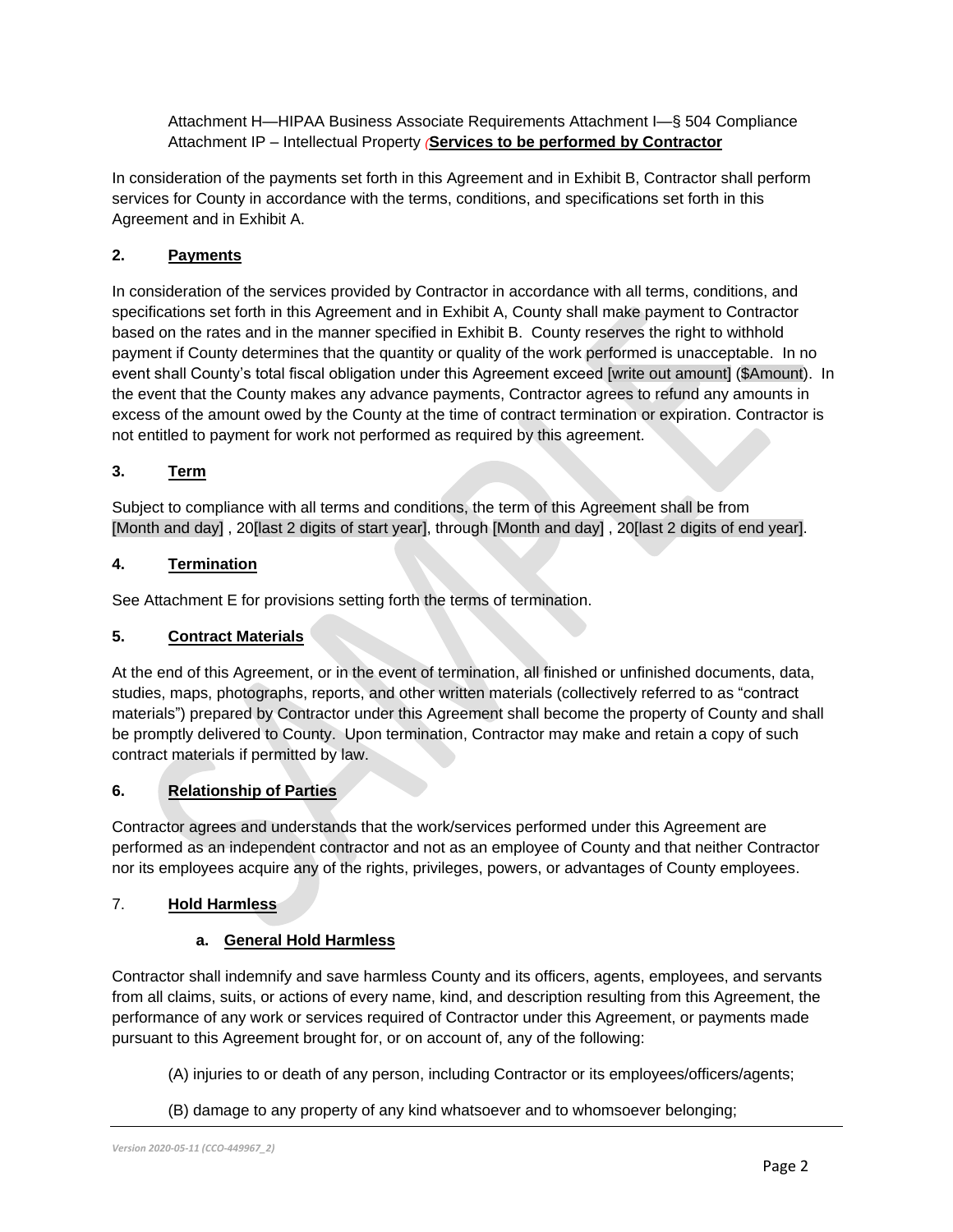(C) any sanctions, penalties, or claims of damages resulting from Contractor's failure to comply, if applicable, with the requirements set forth in the Health Insurance Portability and Accountability Act of 1996 (HIPAA) and all Federal regulations promulgated thereunder, as amended; or

(D) any other loss or cost, including but not limited to that caused by the concurrent active or passive negligence of County and/or its officers, agents, employees, or servants. However, Contractor's duty to indemnify and save harmless under this Section shall not apply to injuries or damage for which County has been found in a court of competent jurisdiction to be solely liable by reason of its own negligence or willful misconduct.

The duty of Contractor to indemnify and save harmless as set forth by this Section shall include the duty to defend as set forth in Section 2778 of the California Civil Code.

### **b. Intellectual Property Indemnification**

Contractor hereby certifies that it owns, controls, and/or licenses and retains all right, title, and/or interest in and to any intellectual property it uses in relation to this Agreement, including the design, look, feel, features, source code, content, and/or other technology relating to any part of the services it provides under this Agreement and including all related patents, inventions, trademarks, and copyrights, all applications therefor, and all trade names, service marks, know how, and trade secrets (collectively referred to as "IP Rights") except as otherwise noted by this Agreement.

Contractor warrants that the services it provides under this Agreement do not infringe, violate, trespass, or constitute the unauthorized use or misappropriation of any IP Rights of any third party. Contractor shall defend, indemnify, and hold harmless County from and against all liabilities, costs, damages, losses, and expenses (including reasonable attorney fees) arising out of or related to any claim by a third party that the services provided under this Agreement infringe or violate any third-party's IP Rights provided any such right is enforceable in the United States. Contractor's duty to defend, indemnify, and hold harmless under this Section applies only provided that: (a) County notifies Contractor promptly in writing of any notice of any such third-party claim; (b) County cooperates with Contractor, at Contractor's expense, in all reasonable respects in connection with the investigation and defense of any such thirdparty claim; (c) Contractor retains sole control of the defense of any action on any such claim and all negotiations for its settlement or compromise (provided Contractor shall not have the right to settle any criminal action, suit, or proceeding without County's prior written consent, not to be unreasonably withheld, and provided further that any settlement permitted under this Section shall not impose any financial or other obligation on County, impair any right of County, or contain any stipulation, admission, or acknowledgement of wrongdoing on the part of County without County's prior written consent, not to be unreasonably withheld); and (d) should services under this Agreement become, or in Contractor's opinion be likely to become, the subject of such a claim, or in the event such a third party claim or threatened claim causes County's reasonable use of the services under this Agreement to be seriously endangered or disrupted, Contractor shall, at Contractor's option and expense, either: (i) procure for County the right to continue using the services without infringement or (ii) replace or modify the services so that they become non-infringing but remain functionally equivalent.

Notwithstanding anything in this Section to the contrary, Contractor will have no obligation or liability to County under this Section to the extent any otherwise covered claim is based upon: (a) any aspects of the services under this Agreement which have been modified by or for County (other than modification performed by, or at the direction of, Contractor) in such a way as to cause the alleged infringement at issue; and/or (b) any aspects of the services under this Agreement which have been used by County in a manner prohibited by this Agreement.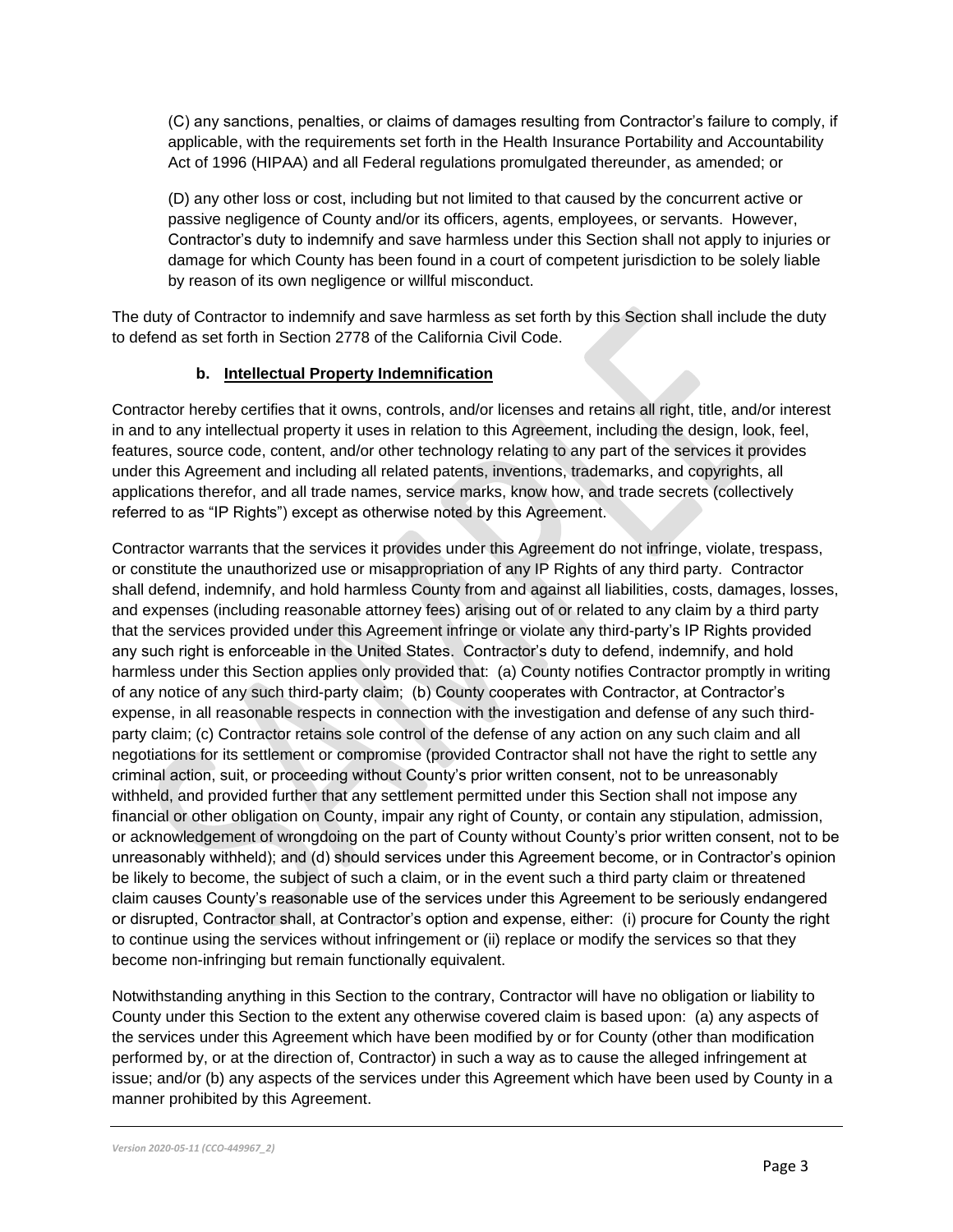The duty of Contractor to indemnify and save harmless as set forth by this Section shall include the duty to defend as set forth in Section 2778 of the California Civil Code.

## **8. Assignability and Subcontracting**

Contractor shall not assign this Agreement or any portion of it to a third party or subcontract with a third party to provide services required by Contractor under this Agreement without the prior written consent of County. Any such assignment or subcontract without County's prior written consent shall give County the right to automatically and immediately terminate this Agreement without penalty or advance notice.

## **9. Insurance**

# **a. General Requirements**

Contractor shall not commence work or be required to commence work under this Agreement unless and until all insurance required under this Section has been obtained and such insurance has been approved by County's Risk Management, and Contractor shall use diligence to obtain such insurance and to obtain such approval. Contractor shall furnish County with certificates of insurance evidencing the required coverage, and there shall be a specific contractual liability endorsement extending Contractor's coverage to include the contractual liability assumed by Contractor pursuant to this Agreement. These certificates shall specify or be endorsed to provide that thirty (30) days' notice must be given, in writing, to County of any pending change in the limits of liability or of any cancellation or modification of the policy.

# **b. Workers' Compensation and Employer's Liability Insurance**

Contractor shall have in effect during the entire term of this Agreement workers' compensation and employer's liability insurance providing full statutory coverage. In signing this Agreement, Contractor certifies, as required by Section 1861 of the California Labor Code, that (a) it is aware of the provisions of Section 3700 of the California Labor Code, which require every employer to be insured against liability for workers' compensation or to undertake self-insurance in accordance with the provisions of the Labor Code, and (b) it will comply with such provisions before commencing the performance of work under this Agreement.

# **c. Liability Insurance**

Contractor shall take out and maintain during the term of this Agreement such bodily injury liability and property damage liability insurance as shall protect Contractor and all of its employees/officers/agents while performing work covered by this Agreement from any and all claims for damages for bodily injury, including accidental death, as well as any and all claims for property damage which may arise from Contractor's operations under this Agreement, whether such operations be by Contractor, any subcontractor, anyone directly or indirectly employed by either of them, or an agent of either of them. Such insurance shall be combined single limit bodily injury and property damage for each occurrence and shall not be less than the amounts specified below:

- (a) Comprehensive General Liability… \$1,000,000
- (b) Motor Vehicle Liability Insurance… \$1,000,000
- (c) Professional Liability………………. \$1,000,000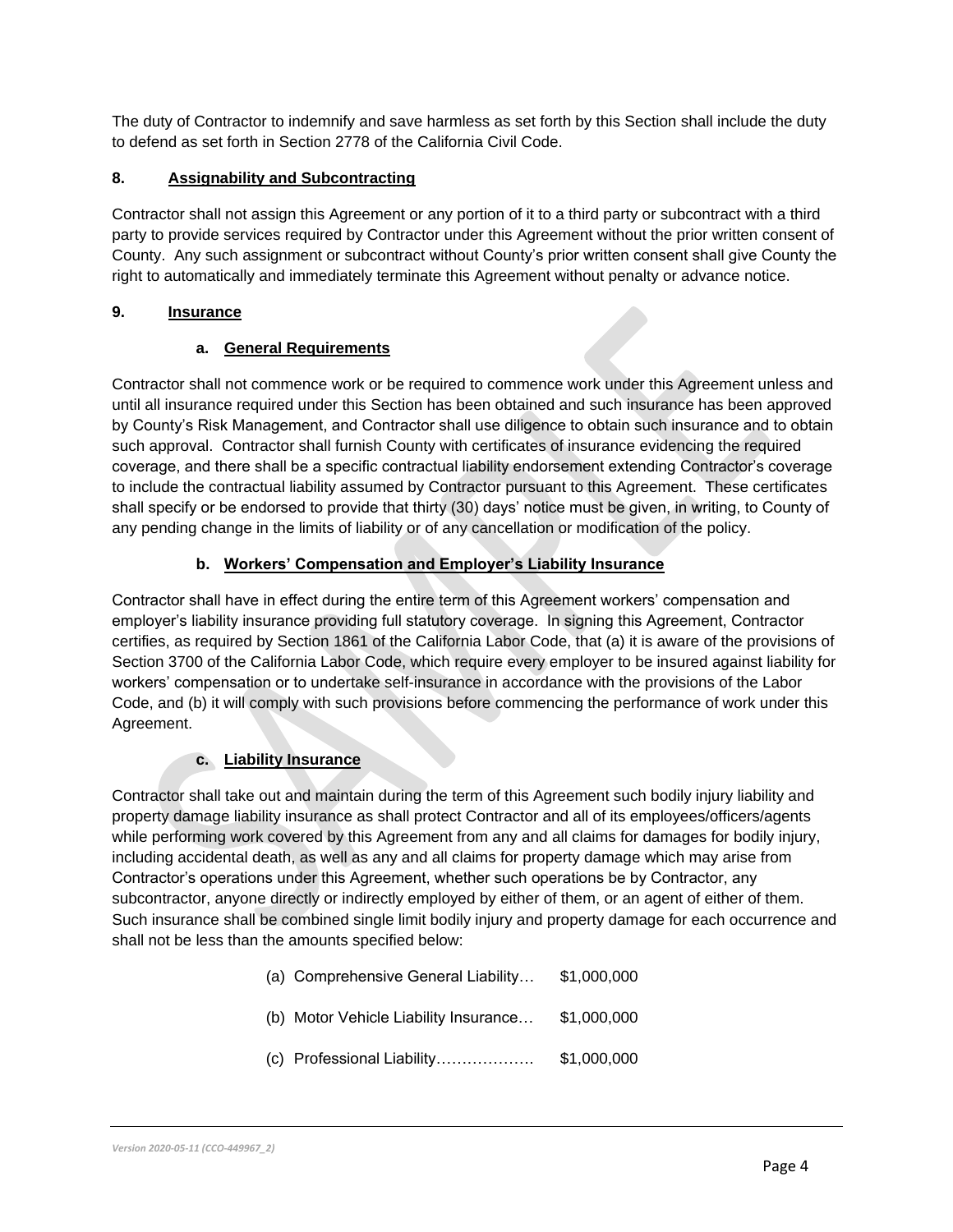County and its officers, agents, employees, and servants shall be named as additional insured on any such policies of insurance, which shall also contain a provision that (a) the insurance afforded thereby to County and its officers, agents, employees, and servants shall be primary insurance to the full limits of liability of the policy and (b) if the County or its officers, agents, employees, and servants have other insurance against the loss covered by such a policy, such other insurance shall be excess insurance only.

In the event of the breach of any provision of this Section, or in the event any notice is received which indicates any required insurance coverage will be diminished or canceled, County, at its option, may, notwithstanding any other provision of this Agreement to the contrary, immediately declare a material breach of this Agreement and suspend all further work and payment pursuant to this Agreement.

# **10. Compliance With Laws**

All services to be performed by Contractor pursuant to this Agreement shall be performed in accordance with all applicable Federal, State, County, and municipal laws, ordinances, and regulations, including but not limited to the Health Insurance Portability and Accountability Act of 1996 (HIPAA) and the Federal Regulations promulgated thereunder, as amended (if applicable), the Business Associate requirements set forth in Attachment H (if attached), the Americans with Disabilities Act of 1990, as amended, and Section 504 of the Rehabilitation Act of 1973, which prohibits discrimination on the basis of disability in programs and activities receiving any Federal or County financial assistance. Such services shall also be performed in accordance with all applicable ordinances and regulations, including but not limited to appropriate licensure, certification regulations, provisions pertaining to confidentiality of records, and applicable quality assurance regulations. In the event of a conflict between the terms of this Agreement and any applicable State, Federal, County, or municipal law or regulation, the requirements of the applicable law or regulation will take precedence over the requirements set forth in this Agreement.

Further, Contractor certifies that it and all of its subcontractors will adhere to all applicable provisions of Chapter 4.106 of the San Mateo County Ordinance Code, which regulates the use of disposable food service ware. Accordingly, Contractor shall not use any non-recyclable plastic disposable food service ware when providing prepared food on property owned or leased by the County and instead shall use biodegradable, compostable, reusable, or recyclable plastic food service ware on property owned or leased by the County.

Contractor will timely and accurately complete, sign, and submit all necessary documentation of compliance.

## **11. Non-Discrimination and Other Requirements**

## **a. General Non-discrimination**

No person shall be denied any services provided pursuant to this Agreement (except as limited by the scope of services) on the grounds of race, color, national origin, ancestry, age, disability (physical or mental), sex, sexual orientation, gender identity, marital or domestic partner status, religion, political beliefs or affiliation, familial or parental status (including pregnancy), medical condition (cancer-related), military service, or genetic information.

# **b. Equal Employment Opportunity**

Contractor shall ensure equal employment opportunity based on objective standards of recruitment, classification, selection, promotion, compensation, performance evaluation, and management relations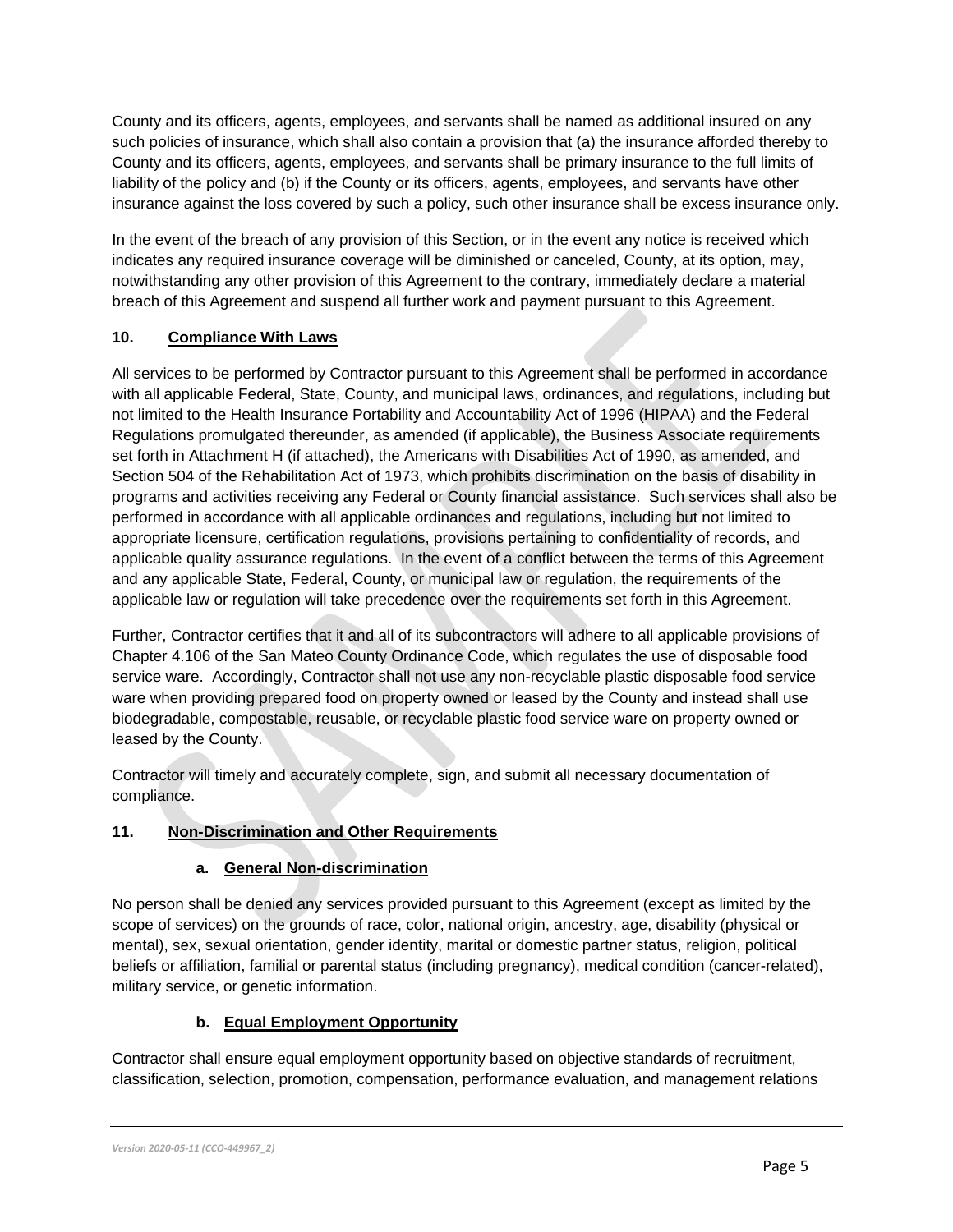for all employees under this Agreement. Contractor's equal employment policies shall be made available to County upon request.

# **c. Section 504 of the Rehabilitation Act of 1973**

Contractor shall comply with Section 504 of the Rehabilitation Act of 1973, as amended, which provides that no otherwise qualified individual with a disability shall, solely by reason of a disability, be excluded from the participation in, be denied the benefits of, or be subjected to discrimination in the performance of any services this Agreement. This Section applies only to contractors who are providing services to members of the public under this Agreement.

# **d. Compliance with County's Equal Benefits Ordinance**

Contractor shall comply with all laws relating to the provision of benefits to its employees and their spouses or domestic partners, including, but not limited to, such laws prohibiting discrimination in the provision of such benefits on the basis that the spouse or domestic partner of the Contractor's employee is of the same or opposite sex as the employee.

# **e. Discrimination Against Individuals with Disabilities**

The nondiscrimination requirements of 41 C.F.R. 60-741.5(a) are incorporated into this Agreement as if fully set forth here, and Contractor and any subcontractor shall abide by the requirements of 41 C.F.R. 60–741.5(a). This regulation prohibits discrimination against qualified individuals on the basis of disability and requires affirmative action by covered prime contractors and subcontractors to employ and advance in employment qualified individuals with disabilities.

# **f. History of Discrimination**

Contractor certifies that no finding of discrimination has been issued in the past 365 days against Contractor by the Equal Employment Opportunity Commission, the California Department of Fair Employment and Housing, or any other investigative entity. If any finding(s) of discrimination have been issued against Contractor within the past 365 days by the Equal Employment Opportunity Commission, the California Department of Fair Employment and Housing, or other investigative entity, Contractor shall provide County with a written explanation of the outcome(s) or remedy for the discrimination prior to execution of this Agreement. Failure to comply with this Section shall constitute a material breach of this Agreement and subjects the Agreement to immediate termination at the sole option of the County.

## **g. Reporting; Violation of Non-discrimination Provisions**

Contractor shall report to the County Manager the filing in any court or with any administrative agency of any complaint or allegation of discrimination on any of the bases prohibited by this Section of the Agreement or the Section titled "Compliance with Laws". Such duty shall include reporting of the filing of any and all charges with the Equal Employment Opportunity Commission, the California Department of Fair Employment and Housing, or any other entity charged with the investigation or adjudication of allegations covered by this subsection within 30 days of such filing, provided that within such 30 days such entity has not notified Contractor that such charges are dismissed or otherwise unfounded. Such notification shall include a general description of the circumstances involved and a general description of the kind of discrimination alleged (for example, gender-, sexual orientation-, religion-, or race-based discrimination).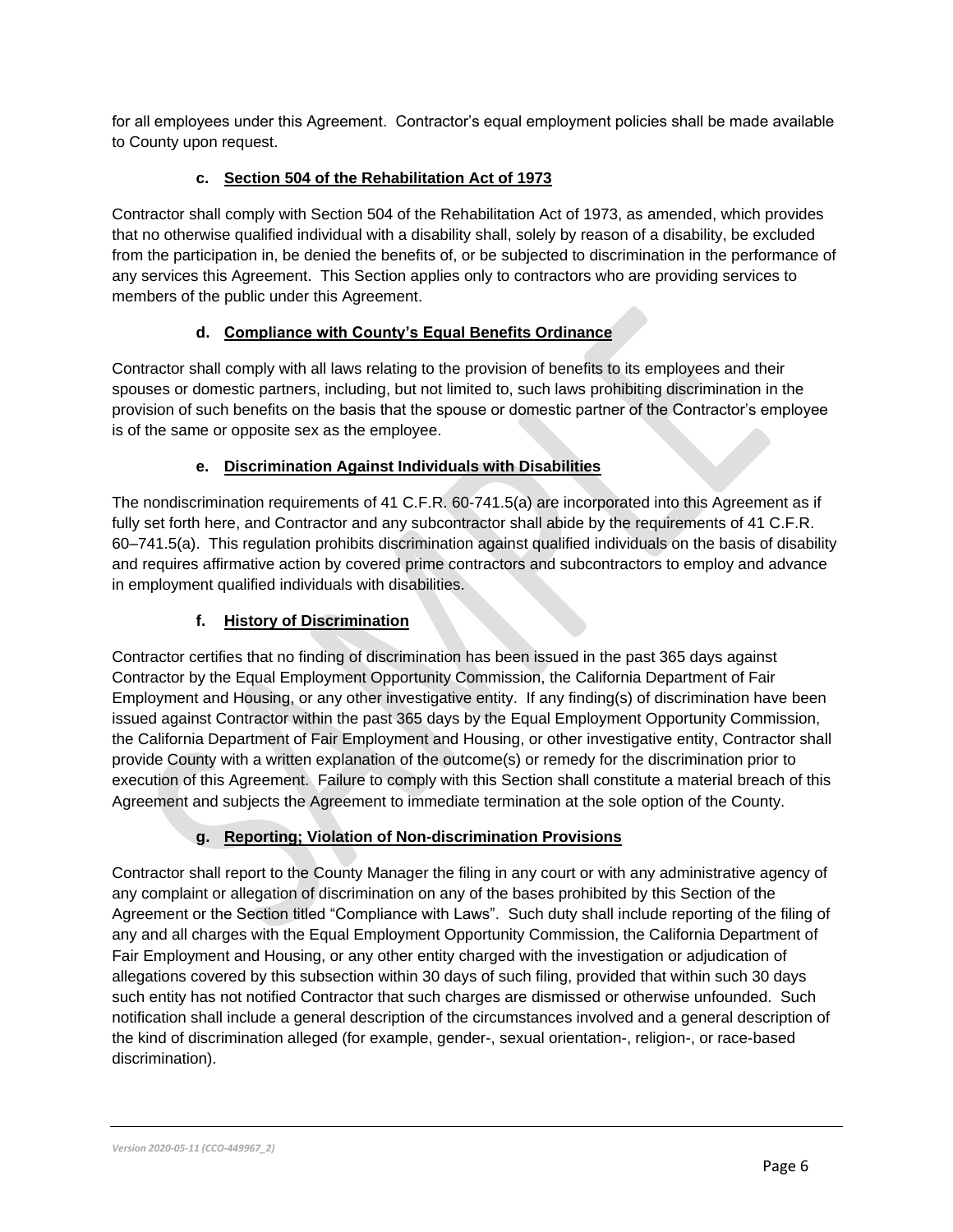Violation of the non-discrimination provisions of this Agreement shall be considered a breach of this Agreement and subject the Contractor to penalties, to be determined by the County Manager, including but not limited to the following:

- i. termination of this Agreement;
- ii. disqualification of the Contractor from being considered for or being awarded a County contract for a period of up to 3 years;
- iii. liquidated damages of \$2,500 per violation; and/or
- iv. imposition of other appropriate contractual and civil remedies and sanctions, as determined by the County Manager.

To effectuate the provisions of this Section, the County Manager shall have the authority to offset all or any portion of the amount described in this Section against amounts due to Contractor under this Agreement or any other agreement between Contractor and County.

# **h. Compliance with Living Wage Ordinance**

As required by Chapter 2.88 of the San Mateo County Ordinance Code, Contractor certifies all contractor(s) and subcontractor(s) obligated under this contract shall fully comply with the provisions of the County of San Mateo Living Wage Ordinance, including, but not limited to, paying all Covered Employees the current Living Wage and providing notice to all Covered Employees and Subcontractors as required under the Ordinance.

# **12. Compliance with County Employee Jury Service Ordinance**

Contractor shall comply with Chapter 2.85 of the County's Ordinance Code, which states that Contractor shall have and adhere to a written policy providing that its employees, to the extent they are full-time employees and live in San Mateo County, shall receive from the Contractor, on an annual basis, no fewer than five days of regular pay for jury service in San Mateo County, with jury pay being provided only for each day of actual jury service. The policy may provide that such employees deposit any fees received for such jury service with Contractor or that the Contractor may deduct from an employee's regular pay the fees received for jury service in San Mateo County. By signing this Agreement, Contractor certifies that it has and adheres to a policy consistent with Chapter 2.85. For purposes of this Section, if Contractor has no employees in San Mateo County, it is sufficient for Contractor to provide the following written statement to County: "For purposes of San Mateo County's jury service ordinance, Contractor certifies that it has no full-time employees who live in San Mateo County. To the extent that it hires any such employees during the term of its Agreement with San Mateo County, Contractor shall adopt a policy that complies with Chapter 2.85 of the County's Ordinance Code." The requirements of Chapter 2.85 do not apply if this Agreement's total value listed in the Section titled "Payments", is less than one-hundred thousand dollars (\$100,000), but Contractor acknowledges that Chapter 2.85's requirements will apply if this Agreement is amended such that its total value meets or exceeds that threshold amount.

## **13. Retention of Records; Right to Monitor and Audit**

See Attachment E for provisions setting forth the terms of Contractor's retention of records and the County's right to monitor and audit.

## **14. Merger Clause; Amendments**

See Attachment E for provisions setting forth the terms regarding merger and amendment of the Agreement.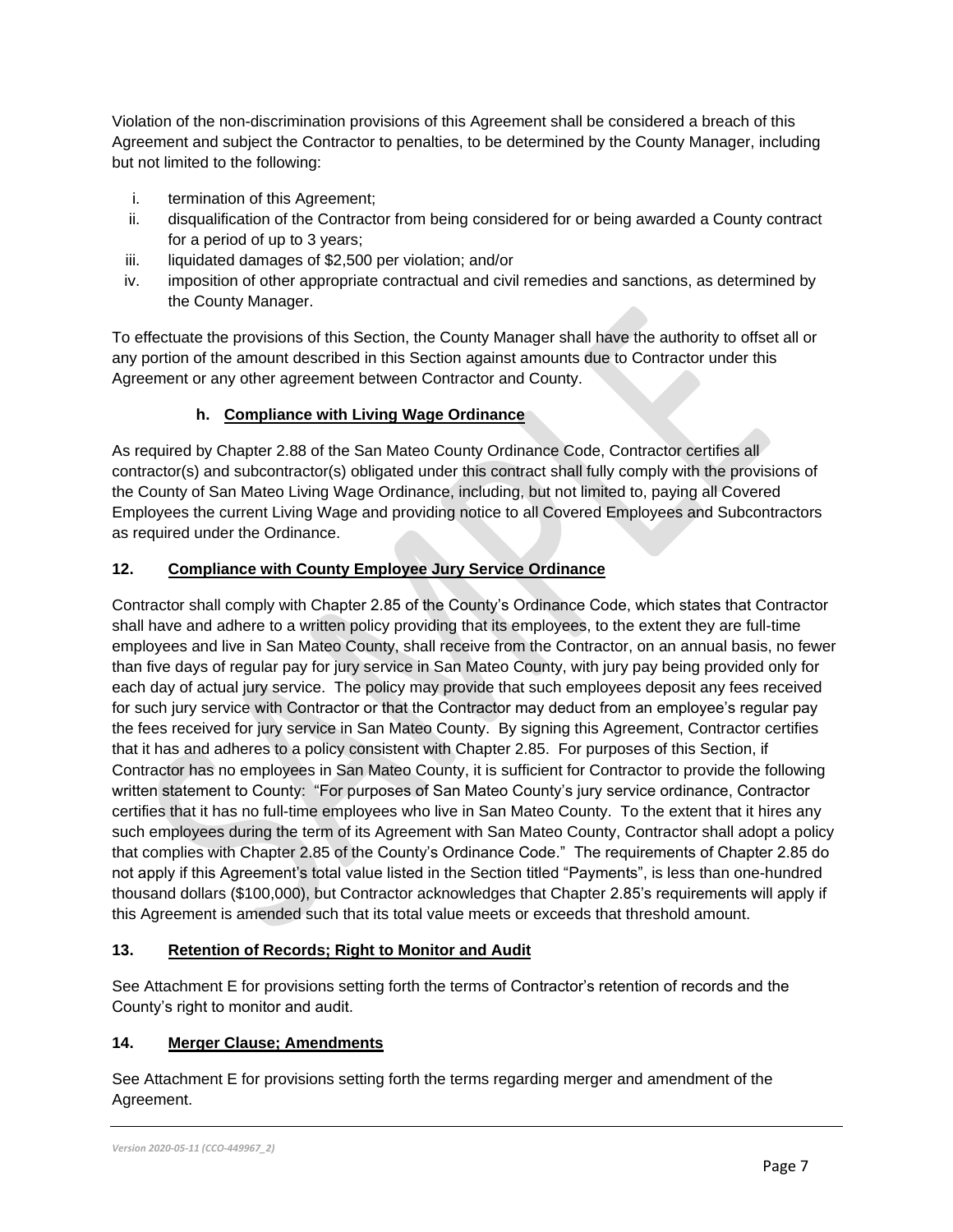### **15. Dispute Resolution; Controlling Law; Venue**

See Attachment E for provisions setting forth the terms of controlling law and venue.

### **16. Notices**

Any notice, request, demand, or other communication required or permitted under this Agreement shall be deemed to be properly given when both: (1) transmitted via facsimile to the telephone number listed below or transmitted via email to the email address listed below; and (2) sent to the physical address listed below by either being deposited in the United States mail, postage prepaid, or deposited for overnight delivery, charges prepaid, with an established overnight courier that provides a tracking number showing confirmation of receipt.

In the case of County, to:

| Name/Title: | [insert] |
|-------------|----------|
| Address:    | [insert] |
| Telephone:  | [insert] |
| Facsimile:  | [insert] |
| Email:      | [insert] |

In the case of Contractor, to:

| Name/Title: | [insert] |
|-------------|----------|
| Address:    | [insert] |
| Telephone:  | [insert] |
| Facsimile:  | [insert] |
| Email:      | [insert] |

### **17. Electronic Signature**

Both County and Contractor wish to permit this Agreement and future documents relating to this Agreement to be digitally signed in accordance with California law and County's Electronic Signature Administrative Memo. Any party to this Agreement may revoke such agreement to permit electronic signatures at any time in relation to all future documents by providing notice pursuant to this Agreement.

### **18. Payment of Permits/Licenses**

Contractor bears responsibility to obtain any license, permit, or approval required from any agency for work/services to be performed under this Agreement at Contractor's own expense prior to commencement of said work/services. Failure to do so will result in forfeit of any right to compensation under this Agreement.

\* \*

In witness of and in agreement with this Agreement's terms, the parties, by their duly authorized representatives, affix their respective signatures:

## For Contractor: [**SERVICE PROVIDER COMPANY NAME**]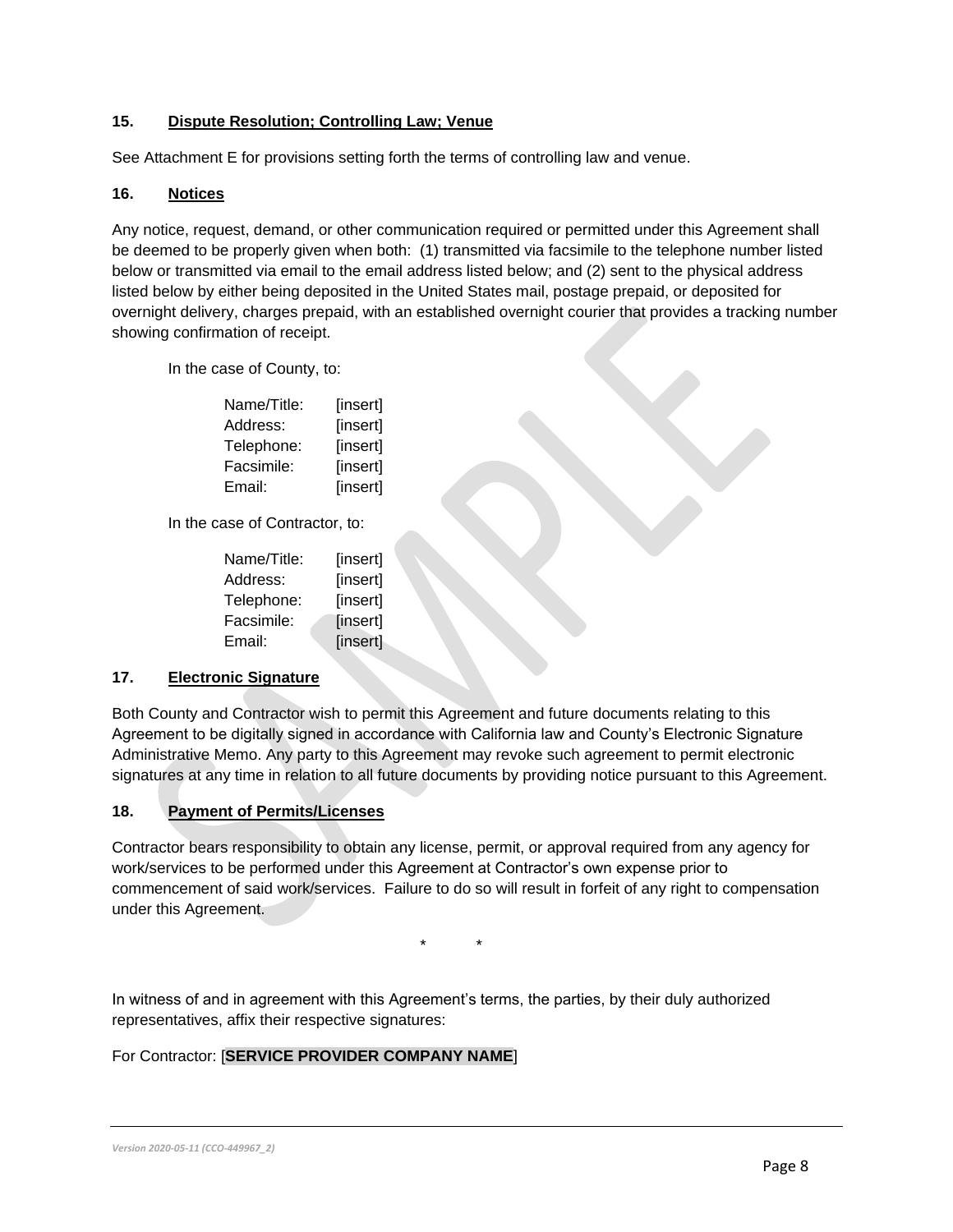Contractor Signature

Date

**\_\_\_\_\_\_\_\_\_\_\_\_\_\_\_**

#### COUNTY OF SAN MATEO

**\_\_\_\_\_\_\_\_\_\_\_\_\_\_\_\_\_\_\_\_\_\_\_\_\_\_\_\_\_**

By:

Director of Emergency Services, San Mateo County

Date: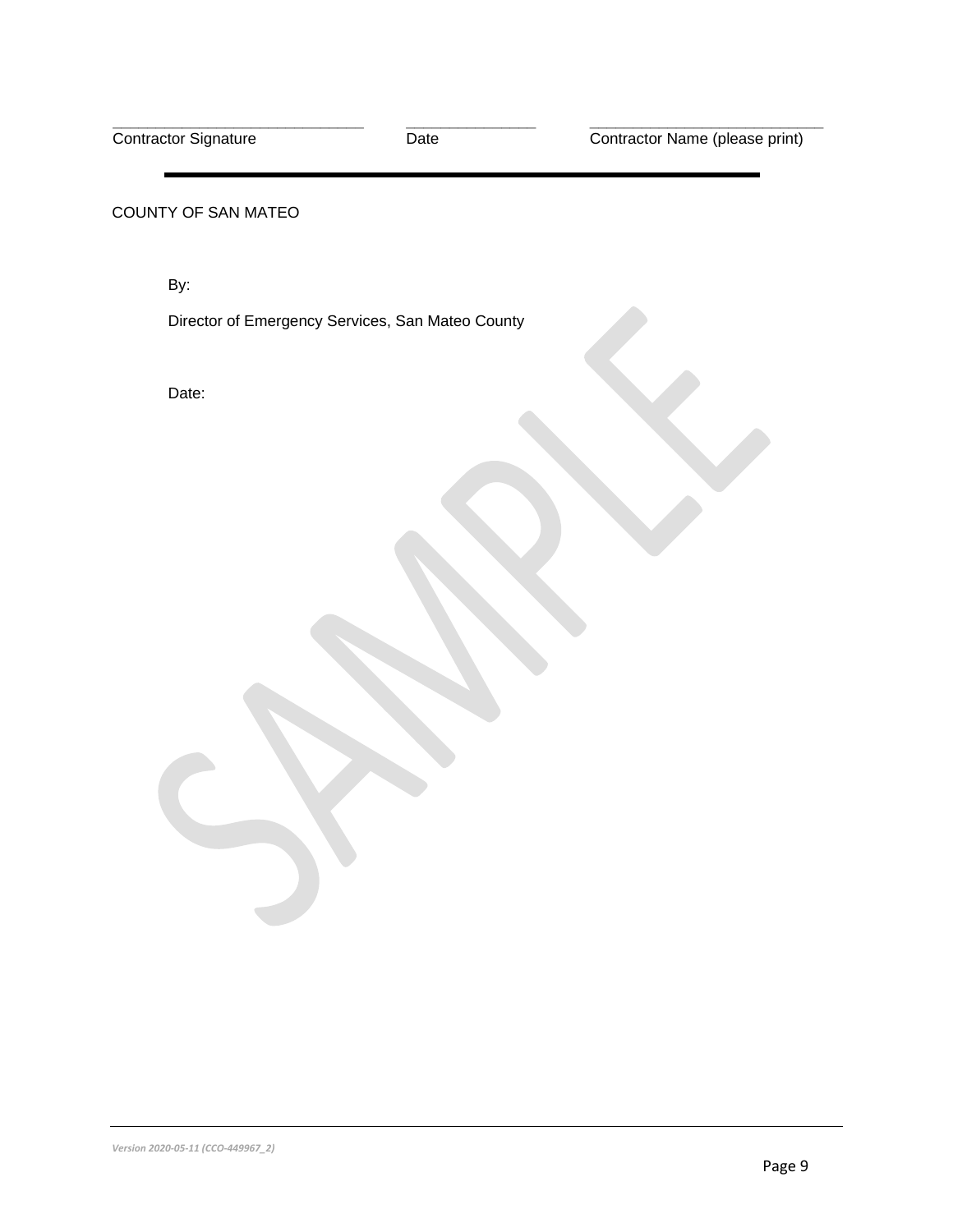# **Exhibit A**

In consideration of the payments set forth in Exhibit B, Contractor shall provide the following services: